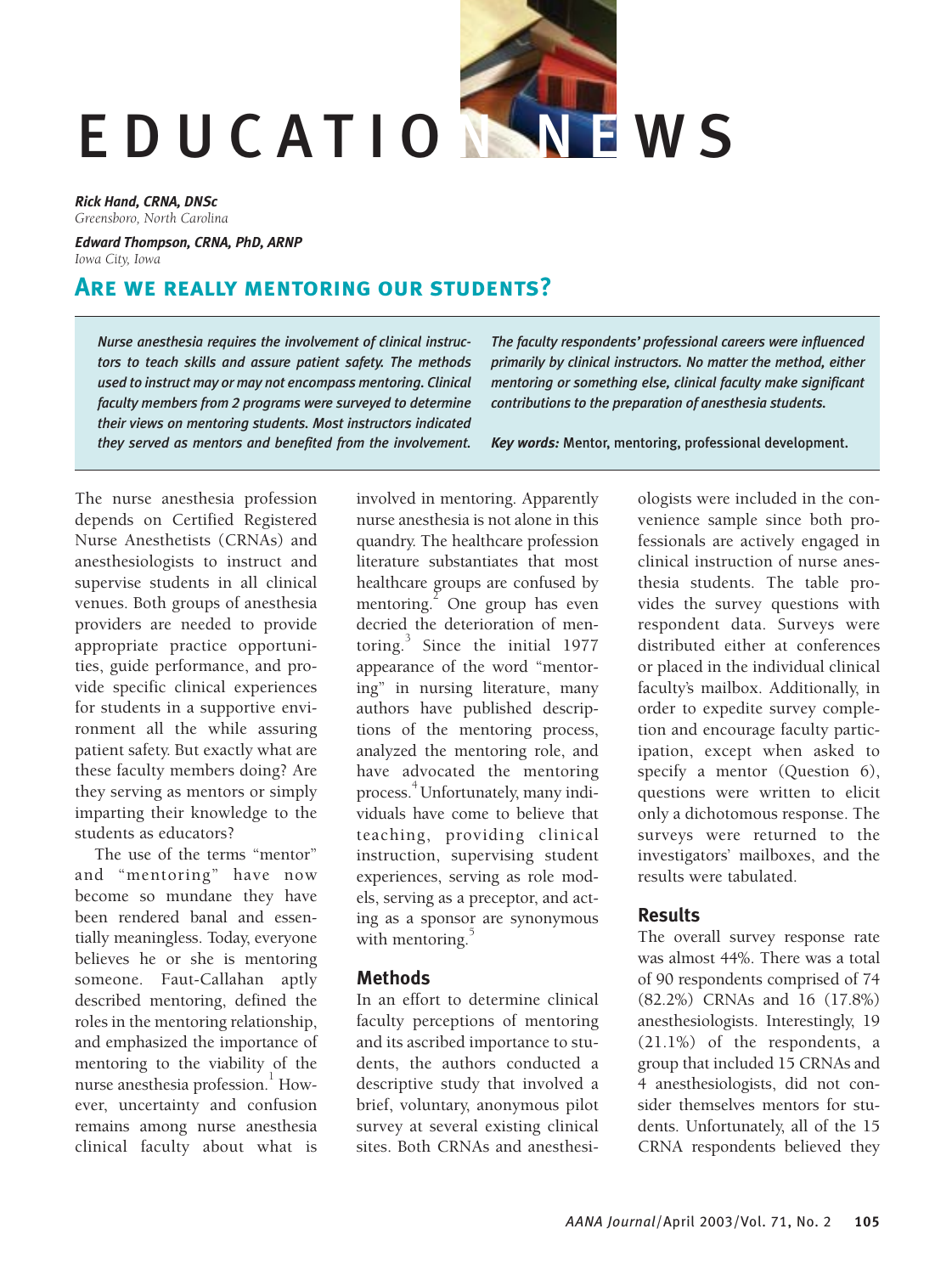#### Table. **Survey questions with respondent data**\*

|                                                                                                                                    |                                    |    | <b>Anesthesiologist</b> | <b>CRNA</b> |
|------------------------------------------------------------------------------------------------------------------------------------|------------------------------------|----|-------------------------|-------------|
| 1. Are you an/a anesthesiologist or Certified Registered Nurse Anesthetist (CRNA)?                                                 |                                    |    | 16 (17.8)               | 74 (82.2)   |
|                                                                                                                                    |                                    |    |                         |             |
|                                                                                                                                    |                                    |    | <b>Yes</b>              | <b>No</b>   |
| 2. Do you consider yourself a mentor for student nurse anesthetists?                                                               |                                    | 71 | (78.9)                  | 19(21.1)    |
| 3. Do you think student nurse anesthetists consider you a mentor? T                                                                |                                    | 68 | (75.6)                  | 21(23.3)    |
| 4. Do you derive any benefit from serving as a mentor for student nurse anesthetists?#                                             |                                    | 76 | (84.4)                  | (8.9)<br>8  |
| 5. Do you believe there is a difference between serving as an educator and serving as a<br>mentor for student nurse anesthetists?§ |                                    | 72 | (80.0)                  | 16 (17.8)   |
| 6. During your anesthesia education and career, did you have someone whom you<br>considered a mentor?                              |                                    | 71 | (78.9)                  | 19(21.1)    |
| If so, was this person:                                                                                                            | <b>Selection</b> <sub>20</sub>     |    |                         |             |
| a. A CRNA didactic instructor                                                                                                      | (6.2)<br>$a = 5$                   |    |                         |             |
| b. An anesthesiologist didactic instructor                                                                                         | (1.2)<br>$b = 1$                   |    |                         |             |
| A CRNA clinical instructor<br>c.                                                                                                   | $c = 25(30.9)$<br>(9.9)<br>$d = 8$ |    |                         |             |
| An anesthesiologist clinical instructor<br>d.                                                                                      | (4.9)<br>$e = 4$                   |    |                         |             |
| e. Other                                                                                                                           | $a, c = 11(13.6)$                  |    |                         |             |
|                                                                                                                                    | (6.2)<br>$b, d = 5$                |    |                         |             |
|                                                                                                                                    | $c.d = 3$<br>(3.7)                 |    |                         |             |
|                                                                                                                                    | (3.7)<br>$d,e = 3$                 |    |                         |             |
|                                                                                                                                    | $a,b,c,d = 3$<br>(3.7)             |    |                         |             |
|                                                                                                                                    | $a, b, c, d, e = 2$<br>(2.5)       |    |                         |             |
|                                                                                                                                    | Missing = $11(13.6)$               |    |                         |             |
| 7. Do you think it is important for clinical faculty members to serve as mentors for student<br>nurse anesthetists?                |                                    |    | (95.6)<br>86            | (4.4)       |

**\* Data are given as number (percentage).**

† **No response was given to this item by 1 (1.1%).**

‡ **Not applicable or no response was given to this item by 6 (6.7%).**

§ **An equivocal response was given to this item by 2 (2.2%).**

ΩΩ**Respondents recorded 81 single or multiple response combinations.**

never had a mentor during their anesthesia education. Almost all of these 19 respondents included themselves among the 21 individuals who stated that nurse anesthesia students did not consider them as a mentor.

Among the respondents, 80% (72) felt there was a difference between being an educator and being a mentor. Most of these same individuals felt that student nurse anesthetists perceived them as a mentor. Of the 19 respondents who did not consider themselves to be a mentor, 11 felt that a difference existed between being a mentor and an educator. Of all the individuals who responded, 84.4% (76) believed that they derived some type of benefit from their perceived mentoring activities.

Out of all of the survey participants, 78.9% (71) decided that someone had served as their mentor. Out of those who indicated they had a mentor, 11 respondents did not indicate the category of that mentor. All of the anesthesiologists (16) either identified a didactic or clinical anesthesiologist or another person as individuals they considered as mentors. One anesthesiologist indicated a CRNA as his or her sole mentor, while 3 CRNAs identified a clinical anesthesiologist as their only mentor. The remaining CRNAs responding identified a number of combinations of individuals whom they felt related to them in a mentoring role. Only 6 respondents indicated academic instructors as their notable mentor, while 4 responded by choosing the other category. In the absence of an identifiable mentor, 21.1% (19) obviously left this area blank.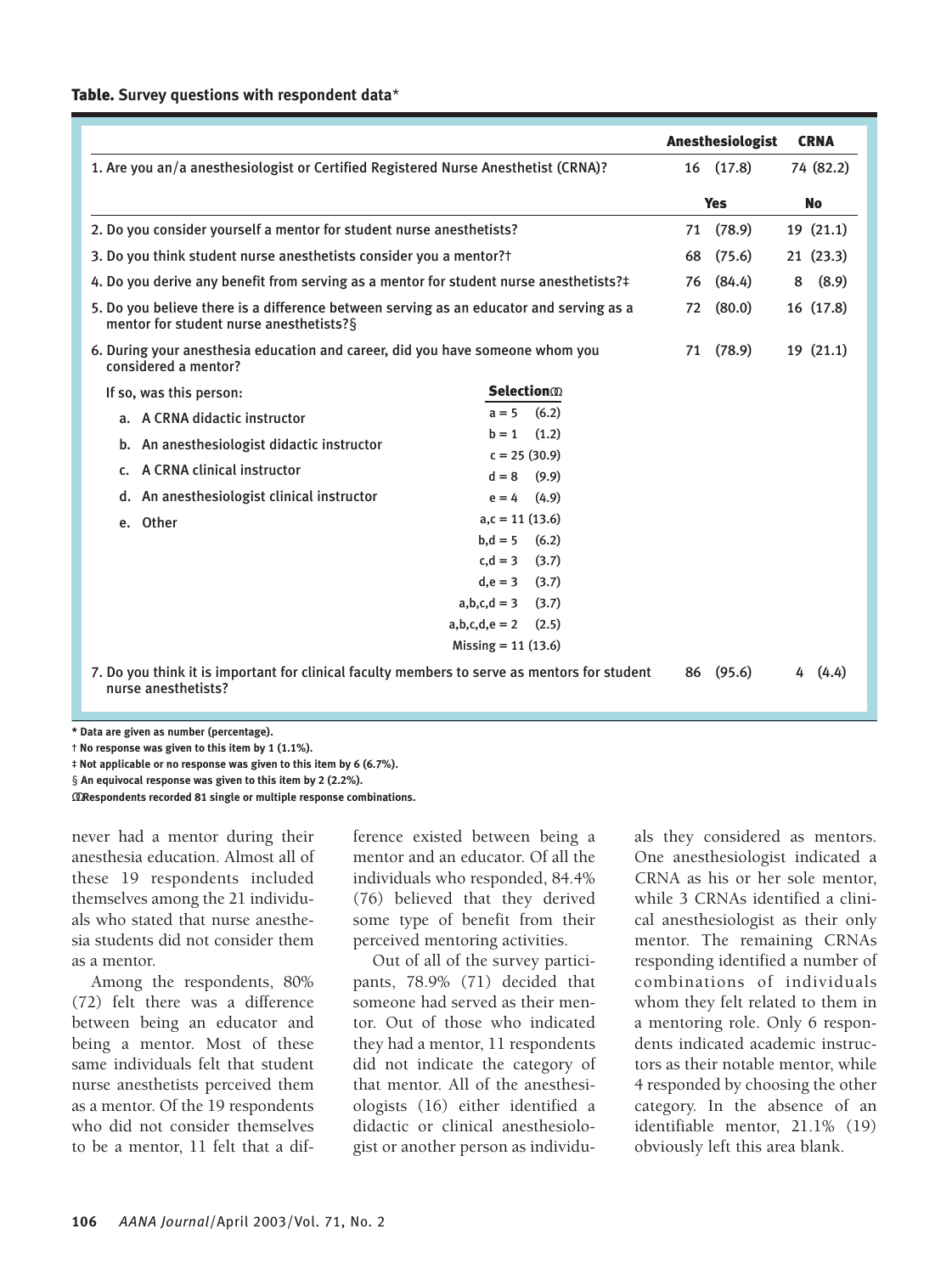One interesting occurrence was that 36 response combinations solely identified clinical instructors—either CRNA, anesthesiologist, or both in combination—as their mentor. An additional 24 respondents noted the influence of a clinical instructor in combination with a didactic instructor. Collectively, excluding the 11 missing responses, 85.7% (60 out of the 70) of the respondents noted the impact of an apparently memorable clinical instructor during their anesthesia educational career.

An overwhelming 95.6% (86) of respondents believed that it was important for clinical faculty members to serve as mentors for student nurse anesthetists.

## **Discussion**

While the design, response rate, sample size, and distribution methods severely limit the external validity of the results, several interesting observations were made, and additional questions were revealed. Although most (75.9%) respondents indicated that there was a difference between educator and mentor, it is possible that nurse anesthesia clinical faculty confuse the term "mentor" with "preceptor." Those respondents who indicated that they were not mentors, also indicated that there is a difference between being a mentor and an educator. Perhaps these respondents realized the true definition of mentoring. Even those respondents who did not consider themselves mentors felt that it was important that students have mentors. It is noteworthy that three fourths of the respondents indicated they had received the benefit of a mentor. Additionally, three fourths of the anesthesiologists felt that they served as a mentor for student nurse anesthetists.

The mentoring process and the relationships involved are usually considered voluntary. Bowen  $6(p31)$ defined "mentoring" as when, "…a senior person (the mentor) in terms of age and experience undertakes to provide information, advice, and emotional support for a junior person (the protégé) in a relationship lasting over an extended period of time and marked by substantial emotional commitment by both parties.… the mentor uses…influence to further the career of the protégé."

Based on this accepted definition, many nurse anesthesia faculty members provide information and advice to their students. Some faculty may even construe encouragement or approval as emotional support. The emotional relationship conveyed by mentoring seems to indicate a deeper more qualitative type of relationship. In most academic programs, student assignment to an instructor is based on the need for experience or reimbursement and is usually not completely voluntary. The duration of most student-faculty relationships in anesthesia seem to be temporarily limited to a rotation. Possibly most of what occurs in the faculty-student relationship in nurse anesthesia clinical education involves only the provision of information and advice and the effort to consistently guide and encourage students to engage in the best clinical practice. Gordon describes "precepting" as a formal assigned role that occurs within a defined time period that is concerned with completing specific tasks.<sup>7</sup> Perhaps the nature of this type of interpersonal relationship alone significantly contributes to the caliber and quantity of the clinical experiences and availability of learning opportunities.

Since other disciplines have

noted that students with mentors have a distinct advantage over those who have not, perhaps program directors and full-time nurse anesthesia faculty are obligated to ask several difficult questions. Even though it would be tremendously beneficial, is it realistic to expect faculty to enter into a mentoring relationship with every student? Even full-time faculty find it impossible to be mentors for all but a very few exceptional students.

Does every student need or even want to participate in a mentoring relationship? Is "being mentored" a prerequisite to become a safe, autonomous anesthesia practitioner and productive member of the profession? More honestly, is it even possible or desirable to expend the time and energy of faculty in this unattainable pursuit? It seems obvious that being a good academic instructor or clinical preceptor is of considerably more value and has more import for the development of our students. Perhaps we should focus our energies on the continued growth and development of our clinical faculty? Ultimately, this would be much more beneficial for our students and our profession.

Mentoring is a tremendously beneficial process and should be encouraged whenever there is mutual agreement between the involved parties. However, is it necessary to continue encouraging our didactic and clinical faculty to be mentors when it is not feasible? Perhaps full-time nurse anesthesia educators should devote their time and energy toward teaching the clinical teachers. Obviously clinicians make a significant impression on students since almost half of the respondents indicated the impact of either a clinical CRNA or clinical anesthesiologist on their own personal anesthesia career. Regardless